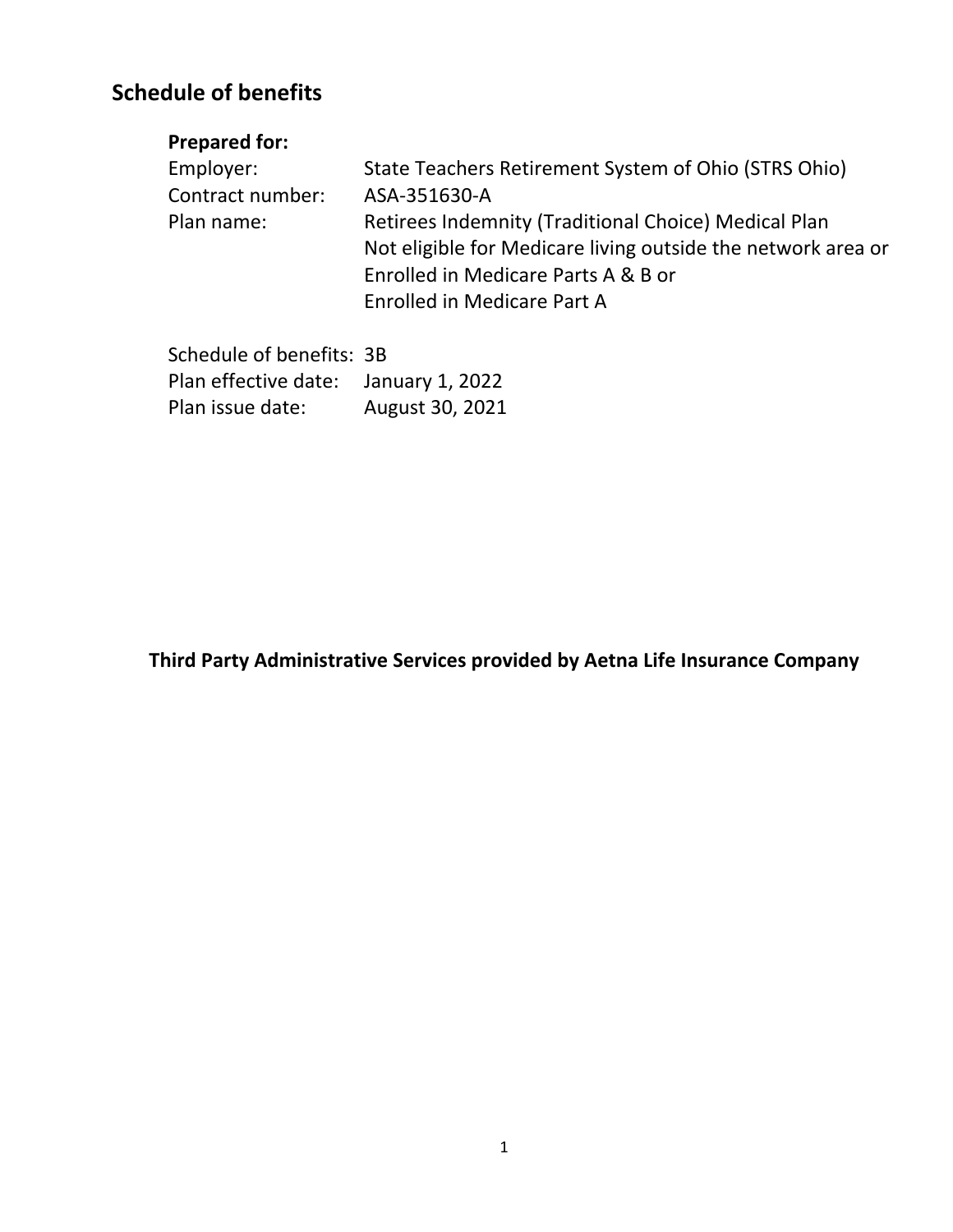## **Schedule of benefits**

This schedule of benefits (schedule) lists the **deductibles**, **copayments** or **payment percentage**, if any apply to the **covered services** you receive under the plan. You should review this schedule to become aware of these and any limits that apply to these services.

## **How your cost share works**

- The **deductibles** and **copayments**, if any, listed in the schedule below are the amounts that you pay for **covered services**.
	- For the **covered services** under your medical plan, you will be responsible for the dollar amount
	- For pharmacy benefits where a percentage cost share acts like a **copayment**, you will be responsible for the percentage amount
- **Payment percentage** amounts, if any, listed in the schedule below are what the plan will pay for **covered services**.
- Sometimes your cost share shows a combination of your dollar amount **copayment** that you will be responsible for and the **payment percentage** that your plan will pay.
- You are responsible to pay any **deductibles**, **copayments** and remaining **payment percentage**, if they apply and before the plan will pay for any **covered services**.
- This plan doesn't cover every health care service. You pay the full amount of any health care service you get that is not a **covered service**.
- This plan has limits for some **covered services**. For example, these could be visit, day or dollar limits. They may be:

- Based on a rolling, 12 month period starting with the date of your most recent visit under this plan See the schedule for more information about limits.

 Your cost share may vary if the **covered service** is preventive or not. Ask your **physician** or contact us if you have a question about what your cost share will be.

For examples of how cost share and **deductible** work, go to the *Using your Aetna benefits* section under Individuals & Families at <https://www.aetna.com/>

#### **Important note:**

**Covered services** are subject to the **deductible**, **maximum out-of-pocket**, limits, **copayment** or **payment percentage** unless otherwise stated in this schedule.

Under this plan, you will:

- 1. Pay any **deductible**
- 2. Then pay your **payment percentage**

#### **Important note:**

If you are eligible for Medicare, benefit payments will be calculated as if Medicare is the primary payer, even if you have not actually enrolled for Medicare. Please see page 37 of your Medical Plan Description for more details. If you have any questions, please contact Member Services by logging onto your Aetna secure member website at [www.aetna.com](http://www.aetna.com/) or at the toll-free number on your ID card.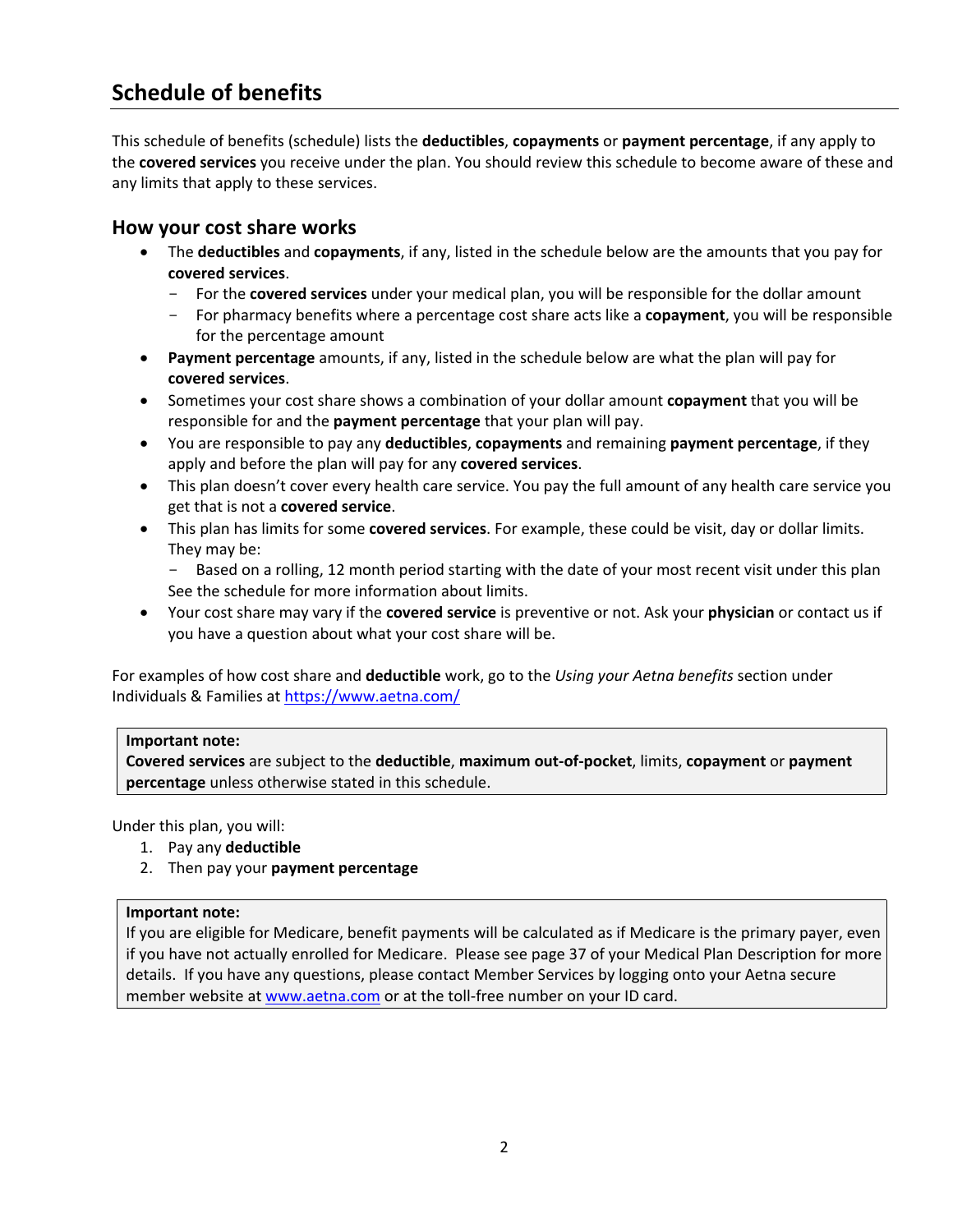## **How your deductible works**

The **deductible** is the amount you pay for **covered services** each year before the plan starts to pay. This is in addition to any **copayment** or **payment percentage** you pay when you get **covered services** from a **provider**. This schedule shows the **deductible** amounts that apply to your plan. Once you have met your **deductible**, we will start sharing the cost when you get **covered services**. You will continue to pay **copayments** or **payment percentages**, if any, for **covered services** after you meet your **deductible**.

## **How your maximum out-of-pocket works**

This schedule shows the **maximum out-of-pocket limits** that apply to your plan. Once you reach your **maximum out-of-pocket limit**, your plan will pay for **covered services** for the remainder of that year.

## **Contact us**

We are here to answer questions. See the *Contact us* section in your Medical Plan Description.

This schedule replaces any schedule of benefits previously in use. Keep it with your Medical Plan Description.

## **Plan features**

## **Precertification covered services reduction**

#### **(Does not apply if you are enrolled in Medicare Part A)**

Your Medical Plan Description contains a complete description of the **precertification** process. You will find details in the *Medical necessity and precertification* section.

If **precertification** for **covered services** isn't completed, when required, it results in the following benefit reduction:

A 200 benefit reduction applied separately to each type of **covered service**

You may have to pay an additional portion of the **recognized charge** because you didn't get **precertification**. This portion is not a **covered service** and doesn't apply to your **deductible** or **maximum out-of-pocket limit**, if you have one.

#### **Deductible**

You have to meet your **deductible** before this plan pays for benefits.

| Deductible type |                                    |
|-----------------|------------------------------------|
| Individual      | . .<br>0 per year<br>וו ה<br>----- |

#### **Deductible waiver**

There is no **deductible** for the following **covered services**:

- Preventive care
- Family planning services female contraceptives

#### **Maximum out-of-pocket limit**

Includes the **deductible.**

| <b>Maximum out-of-</b><br>' pocket type |                  |
|-----------------------------------------|------------------|
| Individual                              | \$6,500 per year |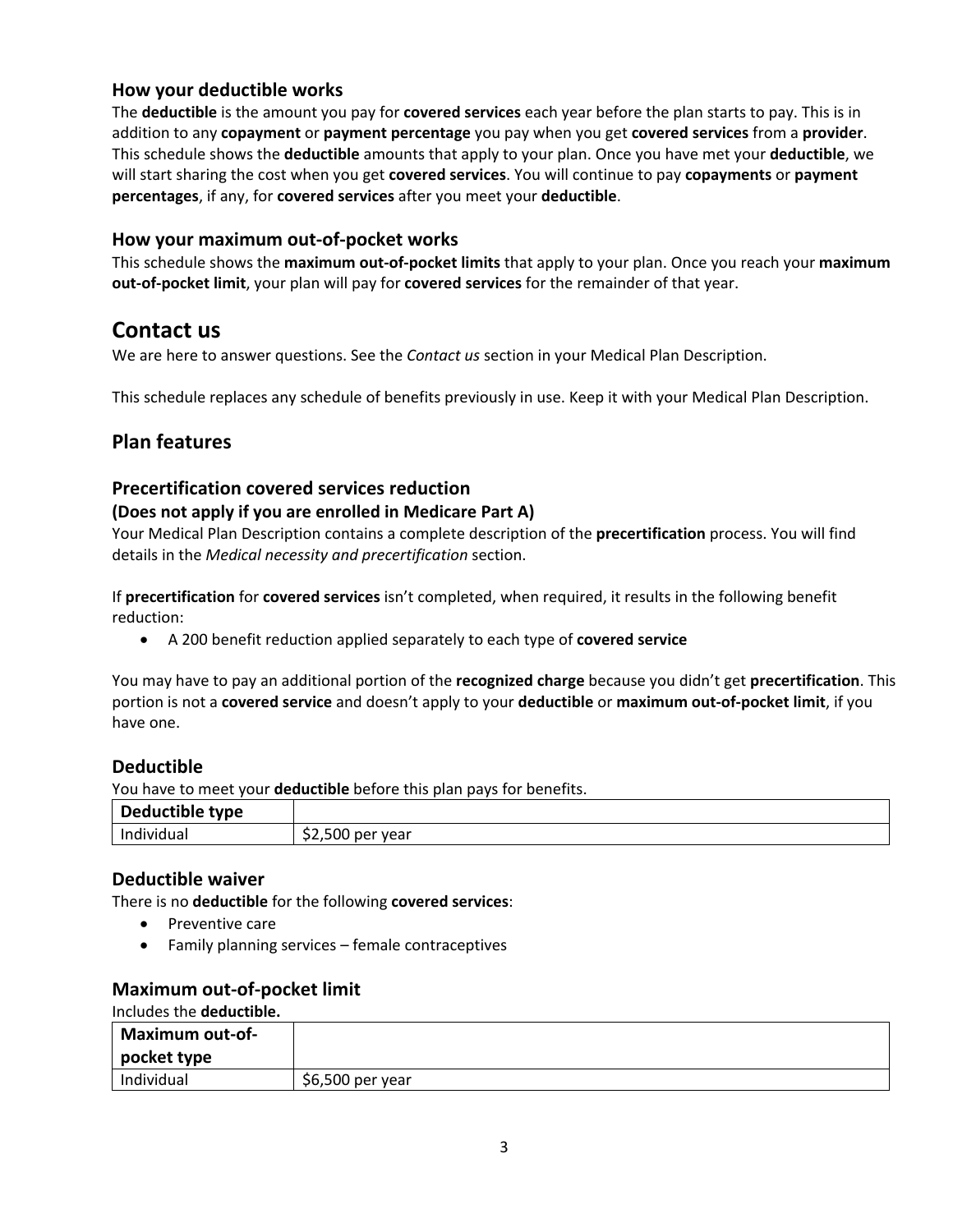## **General coverage provisions**

This section explains the **deductible, maximum out-of-pocket limit** and limitations listed in this schedule.

#### **Deductible provisions**

The **deductible** may not apply to some **covered services**. You still pay the **copayment** or **payment percentage**, if any, for these **covered services**.

#### **Individual deductible**

You pay for **covered services** each year before the plan begins to pay. After the amount paid for **covered services** reaches this individual **deductible**, this plan starts to pay for **covered services** for the rest of the year. The individual **deductible** applies to a person who is enrolled for self-only coverage with no dependent coverage.

## **Copayment**

This is a flat fee you pay for certain visits or **covered services**. A copay can be a dollar amount or percentage. This is in addition to any out-of-pocket costs you have to pay to meet your **deductible**, if you have one.

#### **Payment Percentage**

This is the percentage of the bill you pay after you meet your **deductible**. This is in addition to any out-of-pocket costs you have to pay to meet your **deductible**, if you have one.

#### **Maximum out-of-pocket limit**

The **maximum out-of-pocket limit** is the most you will pay per year in **copayments**, **payment percentage** and **deductible**, if any, for **covered services**.

#### **Individual maximum out-of-pocket limit**

After the amount of the cost share and **deductible** paid during the year for **covered services** meets the individual **maximum out-of-pocket limit,** this plan will pay 100% of the eligible charge for **covered services** that would apply toward the limit for you for the remainder of the year.

Certain costs that you have do not apply toward the **maximum out-of-pocket limit**. These include:

- Out-of-pocket costs for outpatient expenses including **prescription** drugs
- All costs for non-covered services which are identified in the Medical Plan Description and the schedule
- Charges, expenses or costs in excess of the **recognized charge**
- Emergency room per visit **copayments**Urgent care **provider** per visit **copayments**

#### **Your financial responsibility and decisions regarding benefits**

We base your financial responsibility for the cost of **covered services** on when the service or supply is provided, not when payment is made. Benefits will be pro-rated to account for treatment or portions of **stays** that occur in more than one year. Decisions regarding when benefits are covered are subject to the terms and conditions of the Medical Plan Description.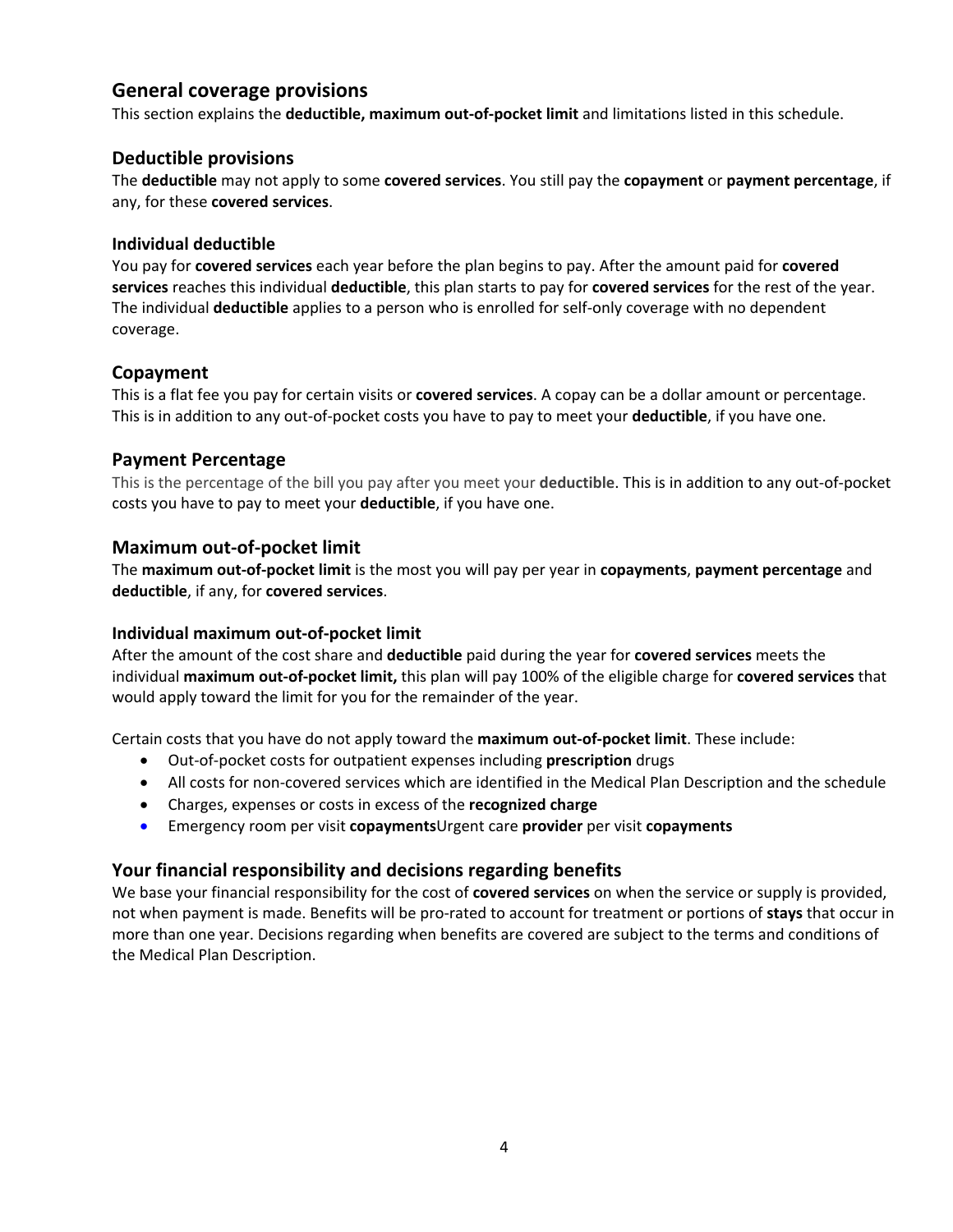## **Covered services**

## **Acupuncture**

| -<br><b>Description</b> |                      |
|-------------------------|----------------------|
| Acupuncture             | 80% after deductible |

## **Ambulance services**

| <b>Description</b>        |                               |
|---------------------------|-------------------------------|
| <b>Emergency services</b> | 80% per trip after deductible |
| <b>Description</b>        |                               |
| Non-emergency services    | 80% per trip after deductible |

# **Applied behavior analysis**

| <b>Description</b> |                                                                                       |
|--------------------|---------------------------------------------------------------------------------------|
|                    | Applied behavior analysis   Covered based on type of service and where it is received |

## **Autism spectrum disorder**

| <b>Description</b>       |                                                           |
|--------------------------|-----------------------------------------------------------|
| Diagnosis and testing    | Covered based on type of service and where it is received |
| Treatment                | Covered based on type of service and where it is received |
| Occupational (OT),       | Covered based on type of service and where it is received |
| physical (PT) and speech |                                                           |
| (ST) therapy for autism  |                                                           |
| spectrum disorder        |                                                           |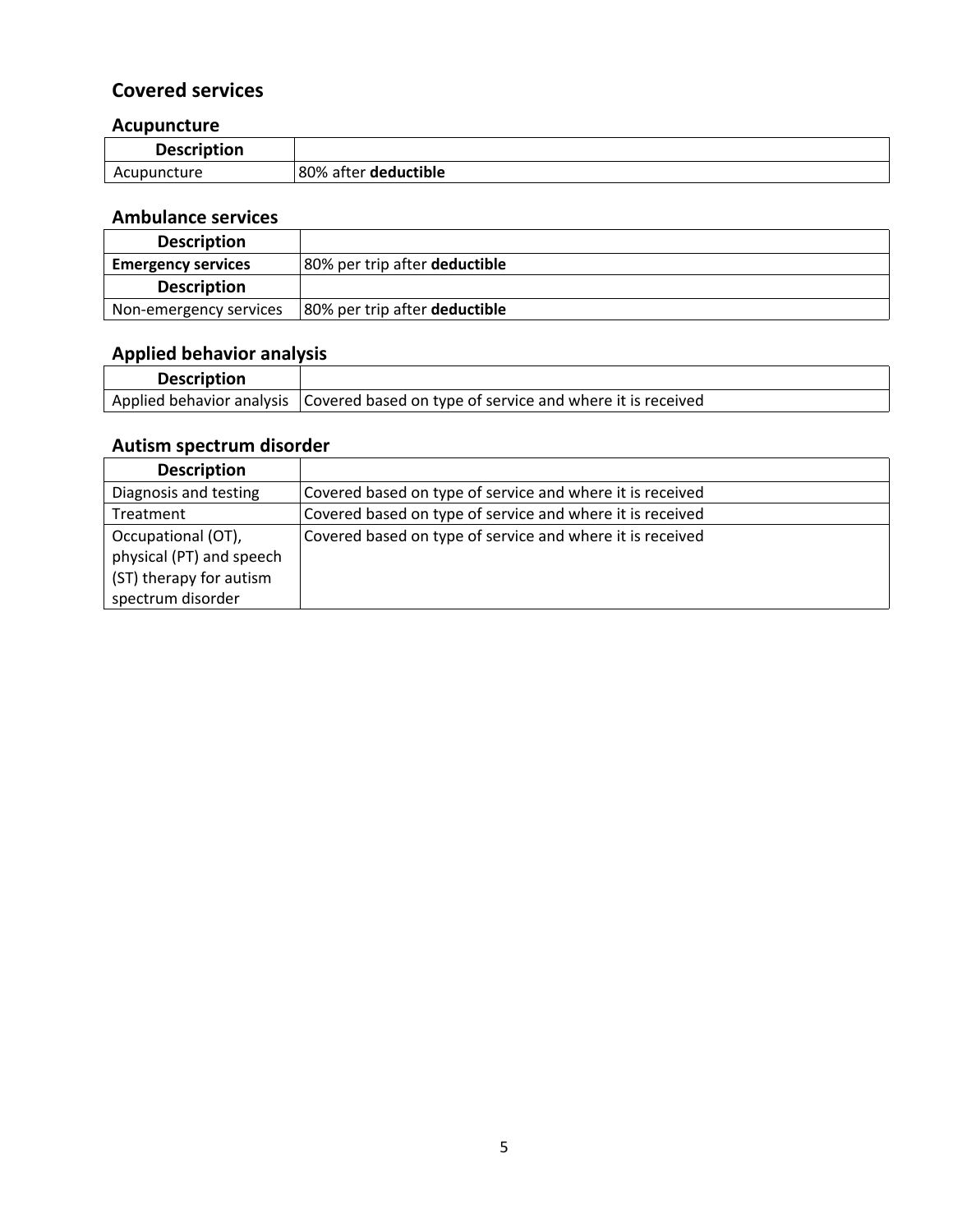## **Behavioral health**

## **Mental health disorders treatment**

Coverage provided is the same as for any other illness

| <b>Description</b>      |                                    |
|-------------------------|------------------------------------|
| Inpatient services-room | 80% per admission after deductible |
| and board               |                                    |
| including residential   |                                    |
| treatment facility      |                                    |

| <b>Description</b>                                                                                               |                                                                                                     |
|------------------------------------------------------------------------------------------------------------------|-----------------------------------------------------------------------------------------------------|
| Outpatient office visit to                                                                                       | 80% per visit after deductible                                                                      |
| a physician or                                                                                                   |                                                                                                     |
| behavioral health                                                                                                |                                                                                                     |
| provider                                                                                                         |                                                                                                     |
| Physician or behavioral                                                                                          | 80% per visit after deductible                                                                      |
| health provider                                                                                                  |                                                                                                     |
| telemedicine                                                                                                     |                                                                                                     |
| consultation                                                                                                     |                                                                                                     |
| Outpatient mental                                                                                                | 80% per visit after deductible                                                                      |
| health disorders                                                                                                 |                                                                                                     |
| telemedicine cognitive                                                                                           |                                                                                                     |
| therapy consultations*                                                                                           |                                                                                                     |
| by a <b>physician</b> or                                                                                         |                                                                                                     |
| behavioral health                                                                                                |                                                                                                     |
| provider                                                                                                         |                                                                                                     |
| * Telemedicine consultations are available from a number of different kinds of <b>providers</b> under your plan. |                                                                                                     |
|                                                                                                                  | Contact Member Services to get more information about your options, including specific cost sharing |
| amounts.                                                                                                         |                                                                                                     |

| <b>Description</b>             |                                |
|--------------------------------|--------------------------------|
| Other outpatient               | 80% per visit after deductible |
| services including:            |                                |
| Behavioral health<br>$\bullet$ |                                |
| services in the                |                                |
| home                           |                                |
| Partial<br>$\bullet$           |                                |
| hospitalization                |                                |
| treatment                      |                                |
| Intensive<br>$\bullet$         |                                |
| outpatient                     |                                |
| program                        |                                |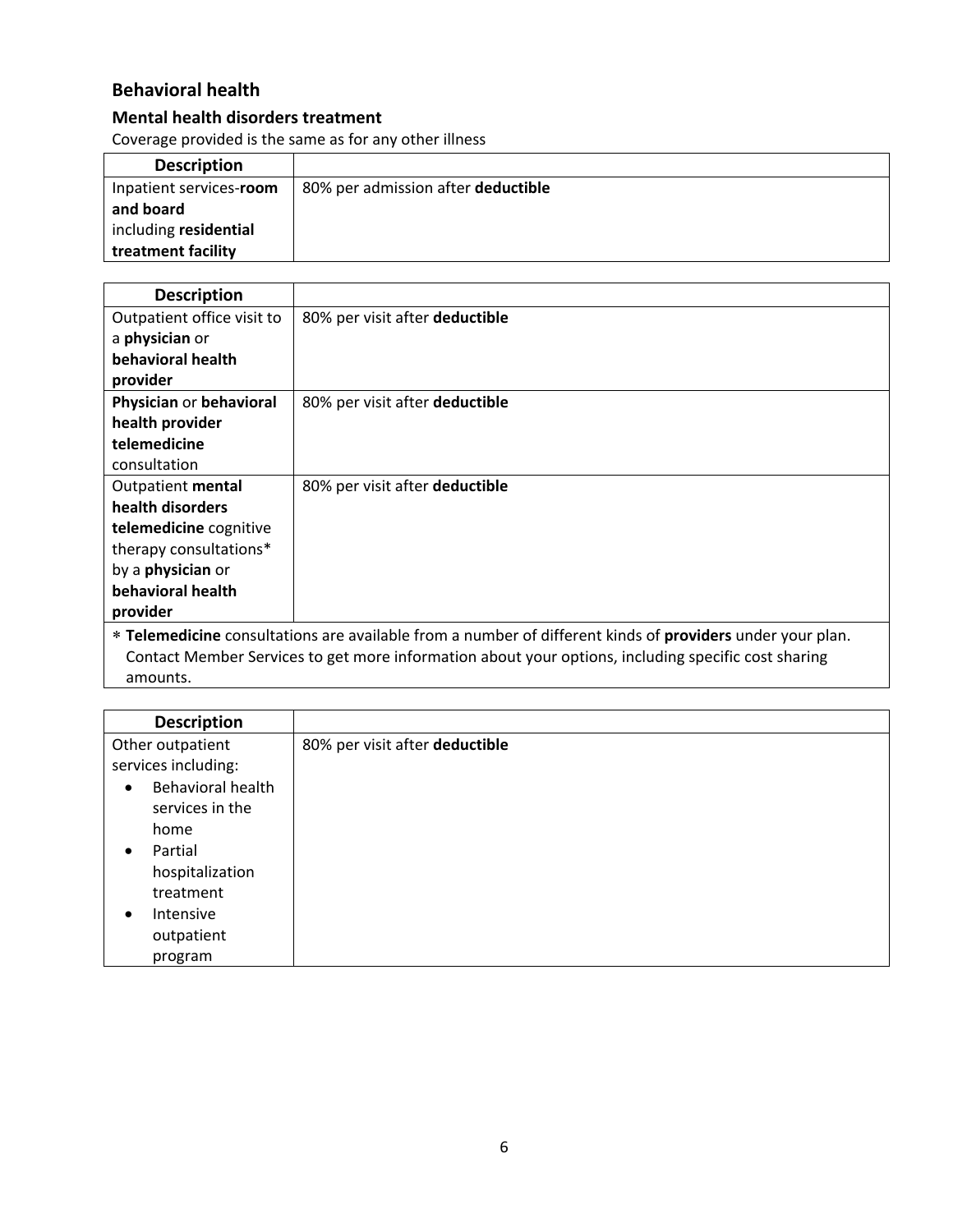## **Substance related disorders treatment**

#### Includes **detoxification**, rehabilitation and **residential treatment facility**

Coverage provided is the same as for any other illness

| <b>Description</b>      |                                    |
|-------------------------|------------------------------------|
| Inpatient services-room | 80% per admission after deductible |
| and board during a      |                                    |
| hospital stay           |                                    |

| <b>Description</b>         |                                                                                                             |
|----------------------------|-------------------------------------------------------------------------------------------------------------|
| Outpatient office visit to | 80% per visit after deductible                                                                              |
| a physician or             |                                                                                                             |
| behavioral health          |                                                                                                             |
| provider                   |                                                                                                             |
| Physician or behavioral    | 80% per visit after deductible                                                                              |
| health provider            |                                                                                                             |
| telemedicine               |                                                                                                             |
| consultation               |                                                                                                             |
| Outpatient telemedicine    | 80% per visit after deductible                                                                              |
| cognitive therapy          |                                                                                                             |
| consultations* by a        |                                                                                                             |
| physician or behavioral    |                                                                                                             |
| health provider            |                                                                                                             |
|                            |                                                                                                             |
|                            | a ≢albada Data da da haitada da da dhilla foda da dalbada fi Dffoda ni Ltalo of dagatilga da da da da da la |

 **Telemedicine** consultations are available from a number of different kinds of **providers** under your plan. Contact Member Services to get more information about your options, including specific cost sharing amounts.

| <b>Description</b>             |                                |
|--------------------------------|--------------------------------|
| Other outpatient               | 80% per visit after deductible |
| services including:            |                                |
| Behavioral health<br>$\bullet$ |                                |
| services in the                |                                |
| home                           |                                |
| Partial<br>$\bullet$           |                                |
| hospitalization                |                                |
| treatment                      |                                |
| Intensive<br>$\bullet$         |                                |
| outpatient                     |                                |
| program                        |                                |

### **Clinical trials**

| <b>Description</b>        |                                                           |
|---------------------------|-----------------------------------------------------------|
| <b>Experimental or</b>    | Covered based on type of service and where it is received |
| investigational therapies |                                                           |
| <b>Experimental or</b>    | \$10,000                                                  |
| investigational therapies |                                                           |
| lifetime maximum          |                                                           |
| Routine patient costs     | Covered based on type of service and where it is received |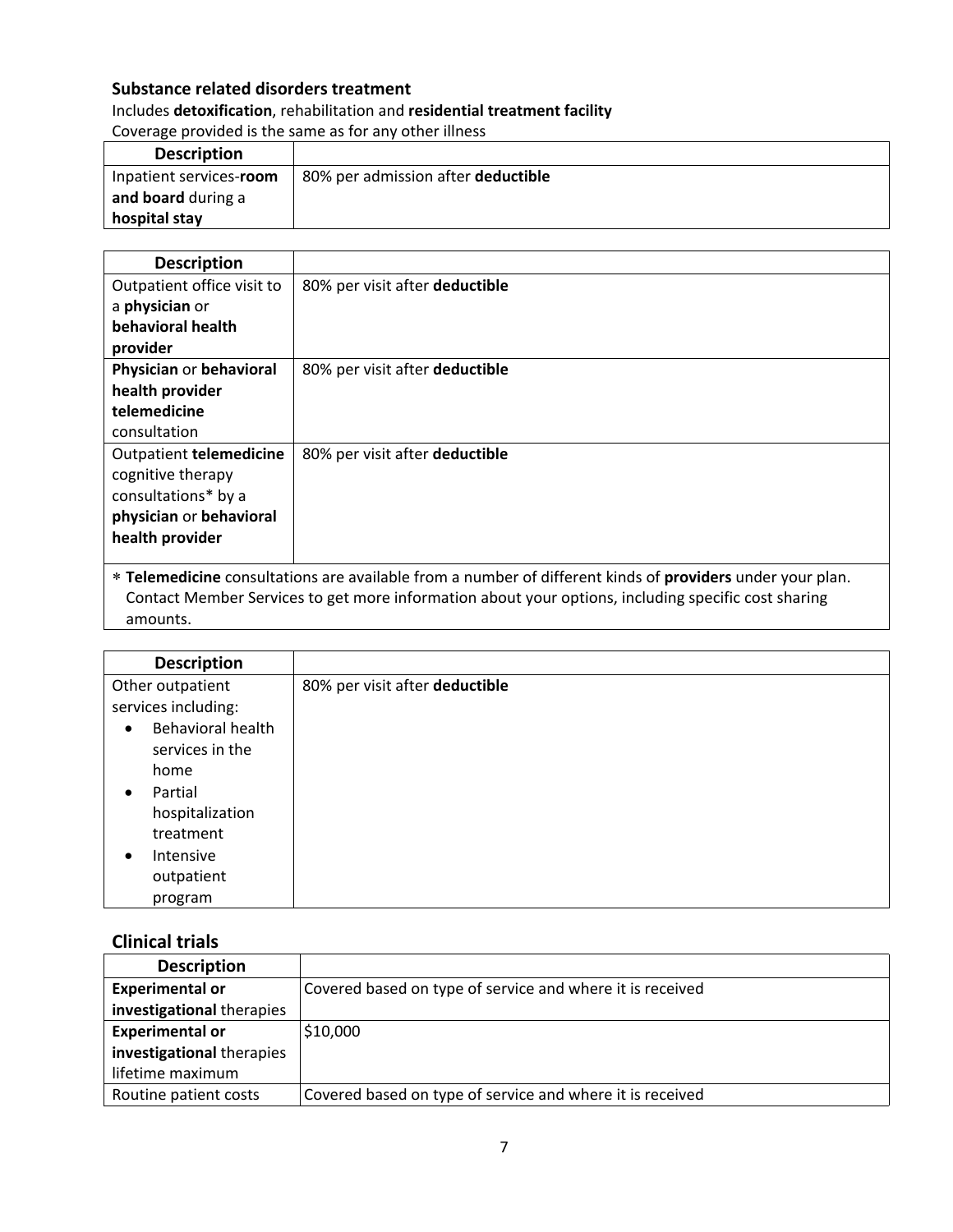## **Diabetic services, equipment, and self-care programs**

| <b>Description</b>                                                                         |                                                           |
|--------------------------------------------------------------------------------------------|-----------------------------------------------------------|
| Diabetic services (foot                                                                    | Covered based on type of service and where it is received |
| care)                                                                                      |                                                           |
| Diabetic insulin pump                                                                      | 80% per item after deductible                             |
| equipment                                                                                  |                                                           |
| Diabetic self-care                                                                         | Covered based on type of service and where it is received |
| programs                                                                                   |                                                           |
| For diabetic testing supplies, insulin, and syringes, see separate prescription drug plan. |                                                           |

## **Durable medical equipment (DME)**

| <b>Description</b> |                               |
|--------------------|-------------------------------|
| <b>DME</b>         | 80% per item after deductible |

## **Emergency services**

| <b>Description</b> |                                                               |
|--------------------|---------------------------------------------------------------|
| Emergency room     | S150 then the plan pays 80% per visit after <b>deductible</b> |

#### **Emergency services important note:**

**Out-of-network providers** do not have a contract with us. The **provider** may not accept payment of your cost share as payment in full. You may receive a bill for the difference between the amount billed by the **provider**  and the amount paid by the plan. If the **provider** bills you for an amount above your cost share, you are not responsible for payment of that amount. You should send the bill to the address on your ID card and we will resolve any payment issue with the **provider**. Make sure the member ID is on the bill. If you are admitted to the **hospital** for an inpatient **stay** right after you visit the emergency room, you will not pay your emergency room cost share if you have one. You will pay the inpatient **hospital** cost share, if any.

## **Family planning services**

#### **Female voluntary sterilization**

| <b>Description</b> |                                                  |
|--------------------|--------------------------------------------------|
| Inpatient          | 100% per admission, no <b>deductible</b> applies |
| Outpatient         | 100% per visit, no deductible applies            |

#### **Voluntary sterilization for males**

| <b>Description</b> |                                       |
|--------------------|---------------------------------------|
| Jutpatient         | 80% per visit after <b>deductible</b> |

#### **Abortion**

| <b>Description</b> |                                   |
|--------------------|-----------------------------------|
| tient              | visit after deductible<br>80% per |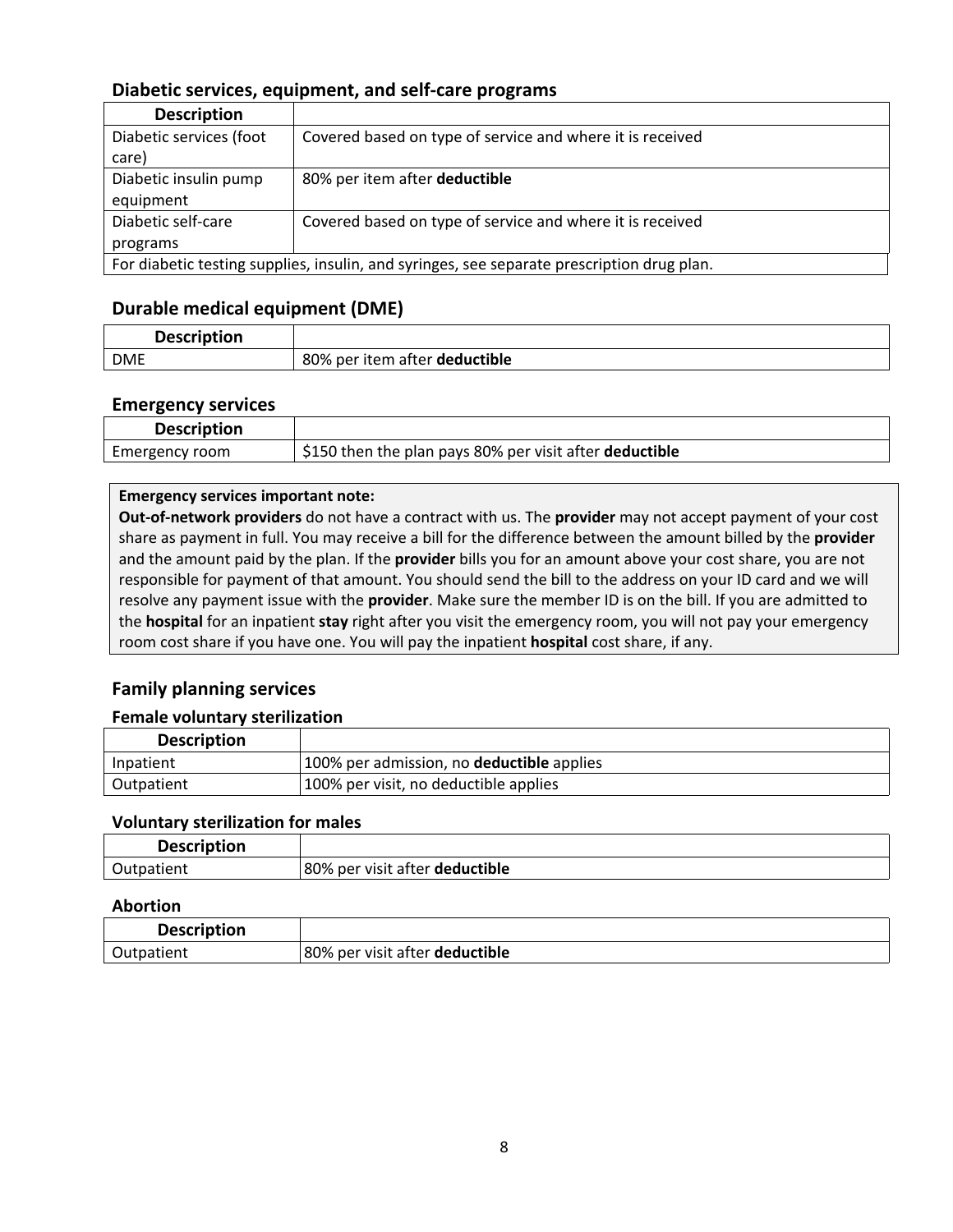### **Habilitation therapy services**

#### **Physical (PT), occupational (OT) therapies**

| <b>Description</b>  |                                |
|---------------------|--------------------------------|
| PT, OT therapies    | 80% per visit after deductible |
| Speech therapy (ST) |                                |
| <b>Description</b>  |                                |
|                     | 80% per visit after deductible |

#### **Home health care**

A visit is a period of 4 hours or less

| <b>Description</b> |                                |
|--------------------|--------------------------------|
| Home health care   | 80% per visit after deductible |

#### **Home health care important note:**

Intermittent visits are periodic and recurring visits that skilled nurses make to ensure your proper care. The intermittent requirement may be waived to allow for coverage for up to 12 hours with a daily maximum of 3 visits.

#### **Hospice care**

| <b>Description</b>   |                                    |
|----------------------|------------------------------------|
| Inpatient services - | 80% per admission after deductible |
| room and board       |                                    |

| <b>Description</b>  |                                |
|---------------------|--------------------------------|
| Outpatient services | 80% per visit after deductible |

| .<br>nF<br>- |  |
|--------------|--|
|              |  |

#### **Hospice important note:**

This includes part-time or infrequent nursing care by an R.N. or L.P.N. to care for you up to 8 hours a day. It also includes part-time or infrequent home health aide services to care for you up to 8 hours a day.

## **Hospital care**

| <b>Description</b>   |                                           |
|----------------------|-------------------------------------------|
| Inpatient services – | 80% per admission after <b>deductible</b> |
| room and board       |                                           |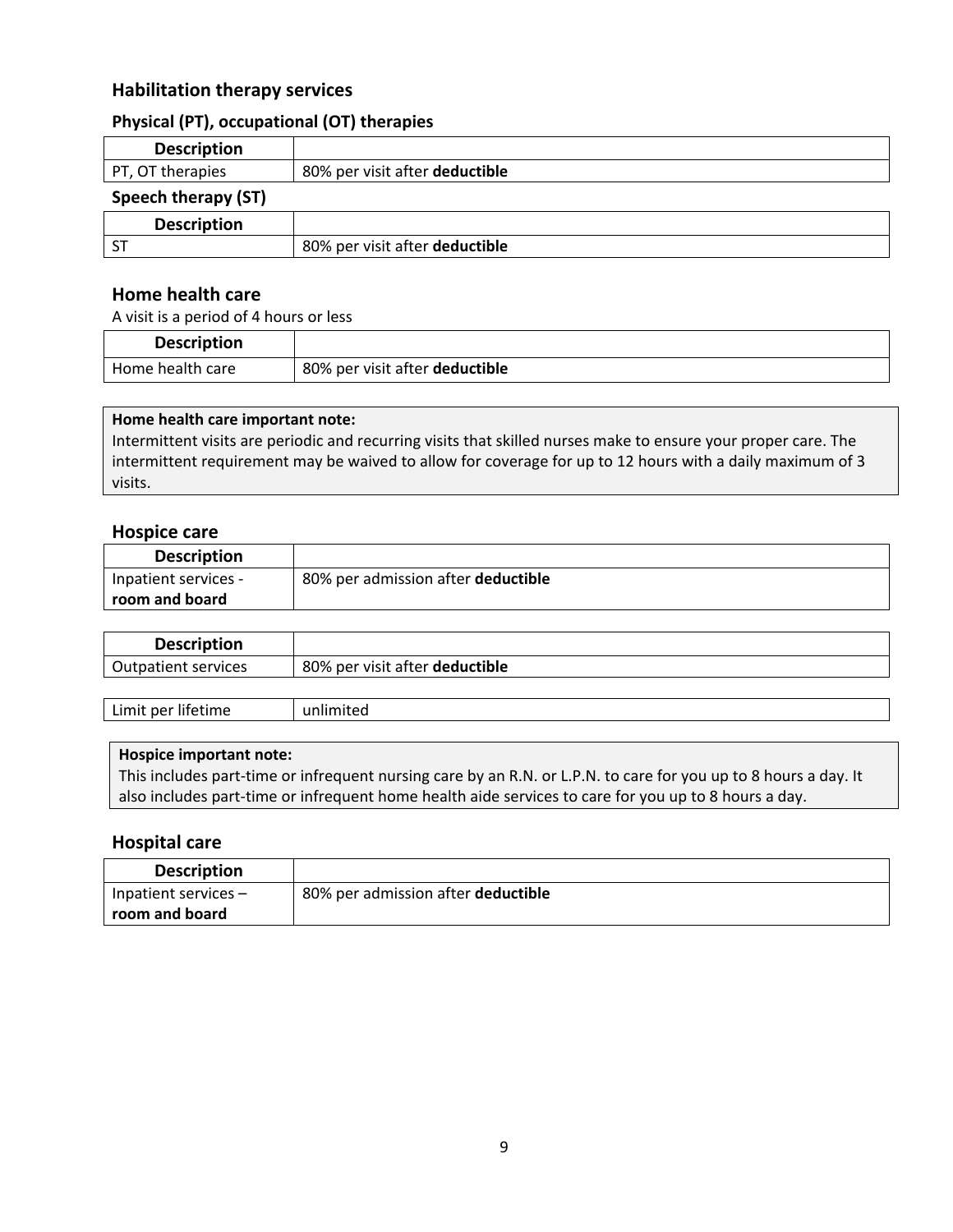## **Infertility services Basic infertility**

| _ _ _ _ _ _ _ _ _ _ _ _ _ _ _ _ |                                                           |
|---------------------------------|-----------------------------------------------------------|
| <b>Description</b>              |                                                           |
| Treatment of basic              | Covered based on type of service and where it is received |
| infertility                     |                                                           |

## **Maternity and related newborn care**

Includes complications

| <b>Description</b>      |                                    |
|-------------------------|------------------------------------|
| Inpatient services -    | 80% per admission after deductible |
| room and board          |                                    |
| Services performed in   | 80% per visit after deductible     |
| physician or specialist |                                    |
| office or a facility    |                                    |
| Other services and      | 80% after deductible               |
| supplies                |                                    |

#### **Maternity and related newborn care important note:**

Any cost share collected applies only to the delivery and postpartum care services provided by an OB, GYN or OB/GYN. Review the *Maternity* section of the certificate. It will give you more information about coverage for maternity care under this plan.

#### **Obesity surgery**

| <b>Description</b>     |                                    |
|------------------------|------------------------------------|
| Inpatient services $-$ | 80% per admission after deductible |
| room and board         |                                    |

| <b>Description</b>     |                                |
|------------------------|--------------------------------|
| Outpatient<br>services | 80% per visit after deductible |

## **Oral and maxillofacial treatment (mouth, jaws and teeth)**

| <b>Description</b>  |                                                           |
|---------------------|-----------------------------------------------------------|
| Treatment of mouth, | Covered based on type of service and where it is received |
| iaws and teeth      |                                                           |

## **Outpatient surgery**

| <b>Description</b>            |                             |
|-------------------------------|-----------------------------|
| At <b>hospital</b> outpatient | 80% after <b>deductible</b> |
| department                    |                             |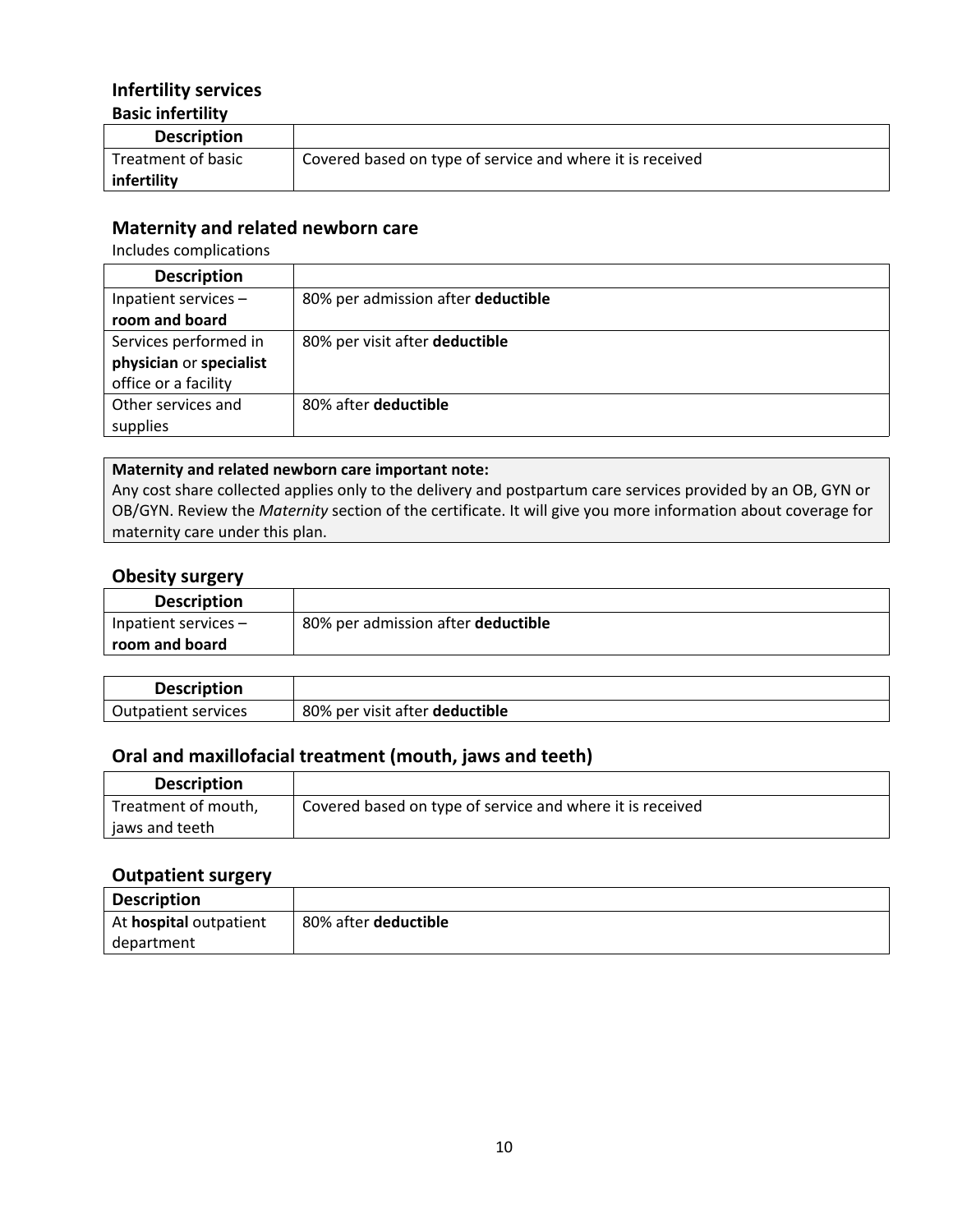## **Physician and specialist services**

## **Physician - general or family practitioner**

| <b>Description</b>                  |                                                               |
|-------------------------------------|---------------------------------------------------------------|
| Physician office hours              |                                                               |
| (not surgical, not                  |                                                               |
| preventive)                         |                                                               |
| First 2 visits per<br>calendar year | \$20 then the plan pays 100% per visit, no deductible applies |
|                                     |                                                               |
| Visits thereafter in the            | 80% per visit after deductible                                |
| same calendar year                  |                                                               |
| Physician surgical                  | 80% per visit after deductible                                |
| services                            |                                                               |
| Allergy injections,                 | 80% per visit after deductible                                |
| testing, and treatment              |                                                               |

| <b>Description</b>                             |                                                               |
|------------------------------------------------|---------------------------------------------------------------|
| <b>Physician telemedicine</b><br>consultation  |                                                               |
| First 2 visits per<br>calendar year            | \$20 then the plan pays 100% per visit, no deductible applies |
| Visits thereafter in the<br>same calendar year | 80% per visit after deductible                                |

| <b>Description</b>            |                                |
|-------------------------------|--------------------------------|
| <b>Physician</b> visit during | 80% per visit after deductible |
| inpatient <b>stay</b>         |                                |

## **Specialist**

| <b>Description</b>      |                                |
|-------------------------|--------------------------------|
| Specialist office hours | 80% per visit after deductible |
| (not surgical, not      |                                |
| preventive)             |                                |
| Specialist surgical     | 80% per visit after deductible |
| services                |                                |
| Allergy injections,     | 80% per visit after deductible |
| testing, and treatment  |                                |

| <b>Description</b>             |                                |
|--------------------------------|--------------------------------|
| <b>Specialist telemedicine</b> | 80% per visit after deductible |
| consultation                   |                                |

## **All other services not shown above**

| <b>Description</b> |                                |
|--------------------|--------------------------------|
| All other services | 80% per visit after deductible |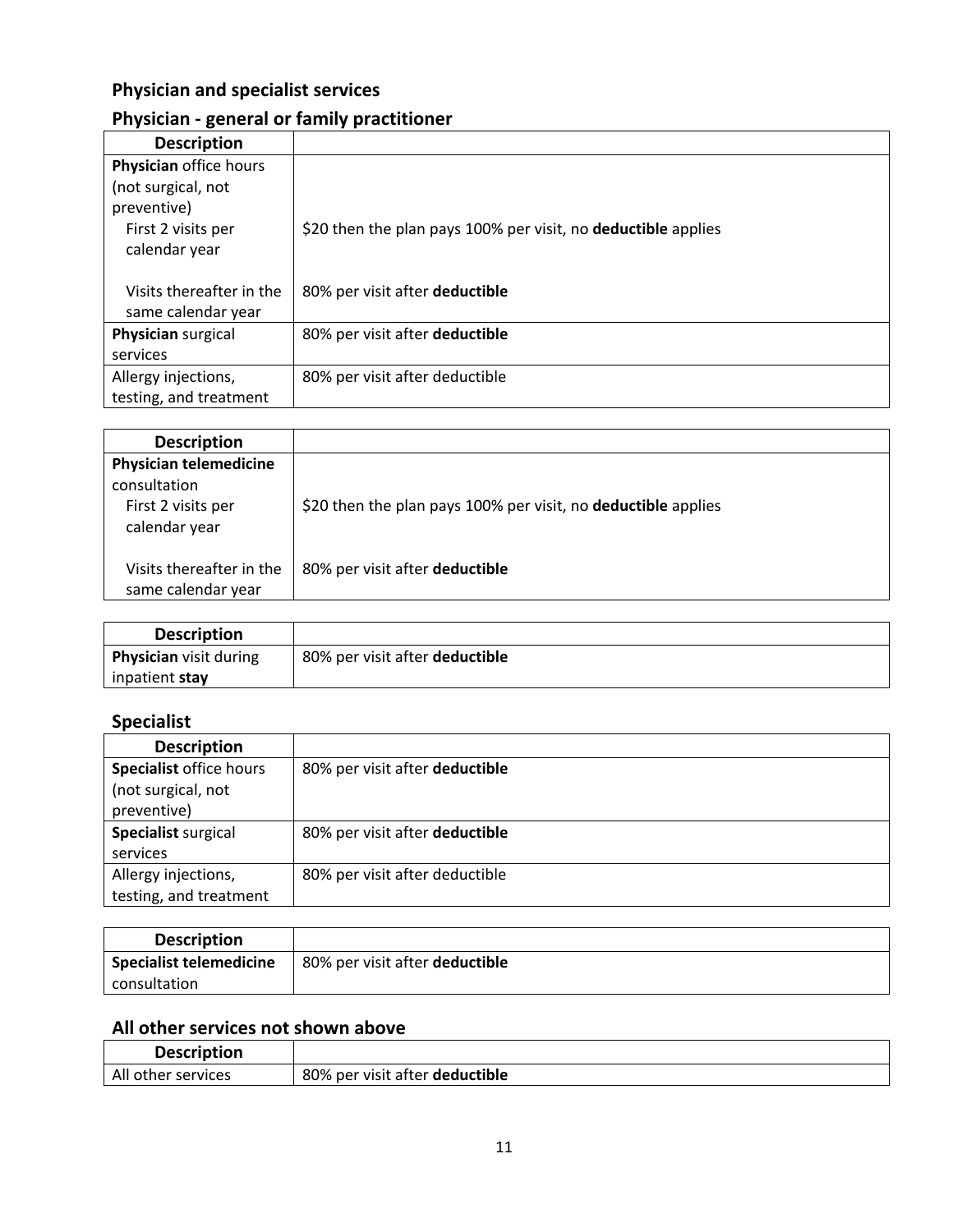## **Preventive care**

| <b>Description</b>                        |                                                                                     |
|-------------------------------------------|-------------------------------------------------------------------------------------|
| Preventive care services                  | 100% per visit, no deductible applies                                               |
| <b>Breast feeding</b>                     | 100% per visit, no deductible applies                                               |
| counseling and support                    |                                                                                     |
| <b>Breast feeding</b>                     | 6 visits/12 months in a group or individual setting                                 |
| counseling and support                    |                                                                                     |
| limit                                     | Visits that exceed the limit are covered under the physician services office visit  |
| Breast pump,                              | Electric pump: 1 every 3 years                                                      |
| accessories and supplies                  |                                                                                     |
| limit                                     | Manual pump: 1 per pregnancy                                                        |
|                                           |                                                                                     |
|                                           | Pump supplies and accessories: 1 purchase per pregnancy if not eligible to          |
|                                           | purchase a new pump                                                                 |
| Breast pump waiting                       | Electric pump: 3 years to replace an existing electric pump                         |
| period                                    |                                                                                     |
| Counseling for alcohol or                 | 100% per visit, no deductible applies                                               |
| drug misuse                               |                                                                                     |
| Counseling for alcohol or                 | 5 visits/calendar year                                                              |
| drug misuse visit limit                   |                                                                                     |
| Counseling for genetic                    | 100% per visit, no deductible applies                                               |
| risk for breast and                       |                                                                                     |
| ovarian cancer                            |                                                                                     |
| Counseling for obesity,                   | 100% per visit, no deductible applies                                               |
| healthy diet                              |                                                                                     |
| Counseling for obesity,                   | Age 22 and older: 26 visits per calendar year, of which up to 10 visits may be used |
| healthy diet visit limit                  | for healthy diet counseling.                                                        |
| Counseling for sexually                   | 100% per visit, no deductible applies                                               |
| transmitted infection                     |                                                                                     |
| Counseling for sexually                   | 2 visits/calendar year                                                              |
| transmitted infection                     |                                                                                     |
| visit limit                               |                                                                                     |
| Counseling for tobacco                    | 100% per visit, no deductible applies                                               |
| cessation                                 |                                                                                     |
| Counseling for tobacco                    | 8 visits/calendar year                                                              |
| cessation visit limit                     |                                                                                     |
| Family planning services                  | 100% per visit, no deductible applies                                               |
| (female contraception                     |                                                                                     |
| counseling)                               |                                                                                     |
| Family planning services                  | Contraceptive counseling limited to 2 visits/12 months in a group or individual     |
| (female contraception                     | setting                                                                             |
| counseling) limit<br>Female contraceptive |                                                                                     |
| device provided,                          | 100%, no deductible applies                                                         |
| administered, or                          |                                                                                     |
| removed, by a physician                   |                                                                                     |
|                                           |                                                                                     |
| during an office visit                    |                                                                                     |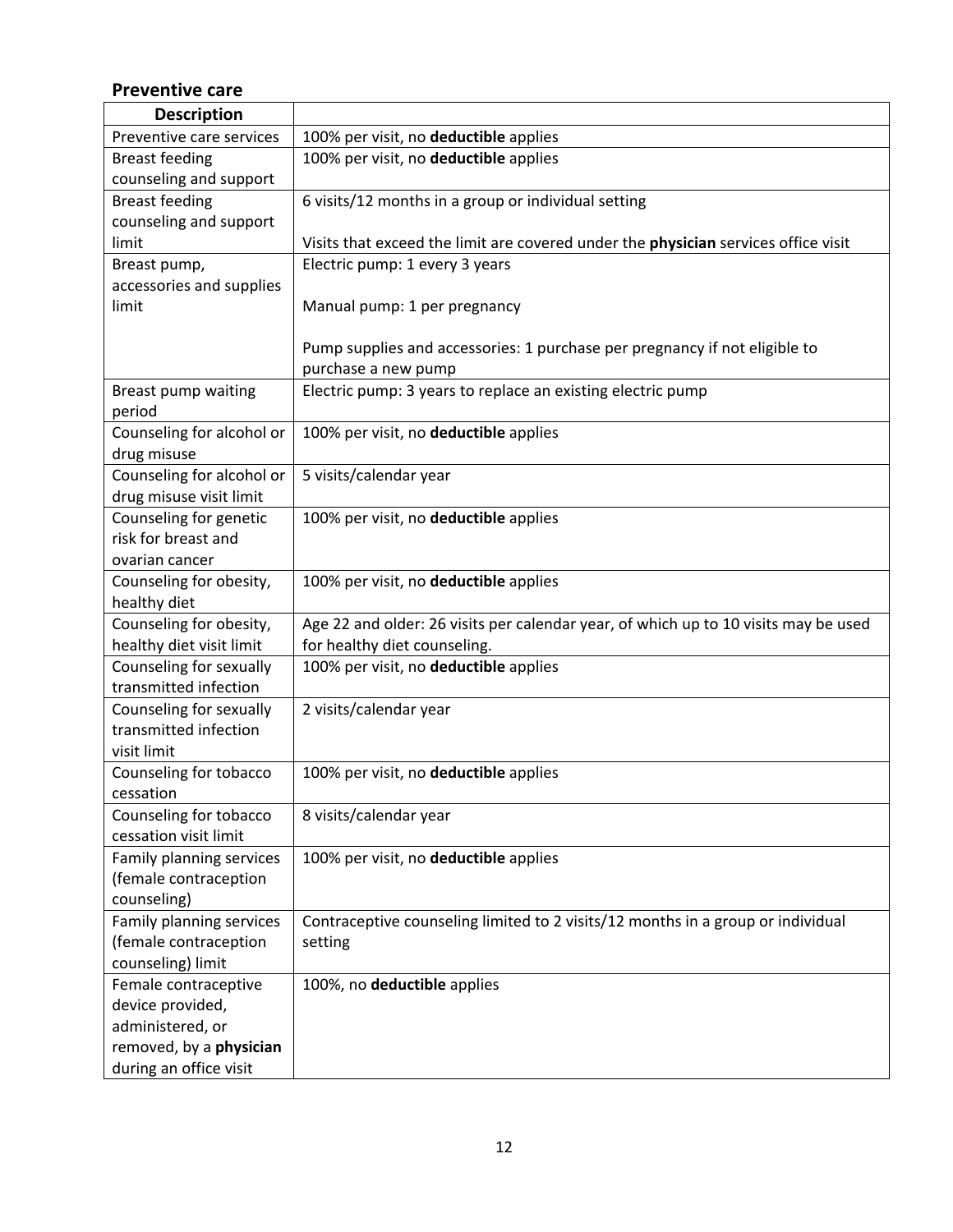| <b>Description</b>    |                                                                                      |
|-----------------------|--------------------------------------------------------------------------------------|
| Immunizations         | 100%, no deductible applies                                                          |
| Immunizations limit   | Subject to any age limits provided for in the comprehensive guidelines supported     |
|                       | by the Advisory Committee on Immunization Practices of the Centers for Disease       |
|                       | <b>Control and Prevention</b>                                                        |
|                       |                                                                                      |
|                       | For details, contact your physician                                                  |
| Routine cancer        | 100% per visit, no deductible applies                                                |
| screenings            |                                                                                      |
| Routine cancer        | Subject to any age, family history and frequency guidelines as set forth in the most |
| screening limits      | current:                                                                             |
|                       | Evidence-based items that have a rating of A or B in the current recommendations     |
|                       | of the USPSTF                                                                        |
|                       | The comprehensive guidelines supported by the Health Resources and Services          |
|                       | Administration                                                                       |
|                       |                                                                                      |
|                       | For more information contact your physician or see the Contact us section            |
| Routine lung cancer   | 100% per visit, no deductible applies                                                |
| screening             |                                                                                      |
| Routine lung cancer   | 1 screening every calendar year                                                      |
| screening limit       |                                                                                      |
|                       | Screenings that exceed this limit covered as outpatient diagnostic testing           |
| Routine physical exam | 100% per visit, no deductible applies                                                |
| Routine physical exam | Subject to any age and visit limits provided for in the comprehensive guidelines     |
| limits                | supported by the American Academy of Pediatrics/Bright Futures/Health                |
|                       | Resources and Services Administration for children and adolescents                   |
|                       | Limited to 7 exams from age 0-1 year; 3 exams every 12 months age 1-2; 3 exams       |
|                       | every 12 months age 2-3; and 1 exam every 12 months after that age, up to age        |
|                       | 18; 1 exam every calendar year after age 18                                          |
|                       |                                                                                      |
|                       | High risk Human Papillomavirus (HPV) DNA testing for woman age 30 and older          |
|                       | limited to 1 every 36 months                                                         |
| Well woman GYN exam   | 100% per visit, no deductible applies                                                |
| Well woman GYN exam   | Subject to any age and visit limits provided for in the comprehensive guidelines     |
| limit                 | supported by the Health Resources and Services Administration                        |

## **Private duty nursing**

Up to eight hours equals one shift

| $P_{\nu}$ , $P_{\nu}$ , $P_{\nu}$ , $P_{\nu}$ , $P_{\nu}$ , $P_{\nu}$ , $P_{\nu}$ , $P_{\nu}$ , $P_{\nu}$ , $P_{\nu}$ , $P_{\nu}$ , $P_{\nu}$ , $P_{\nu}$ , $P_{\nu}$ , $P_{\nu}$ , $P_{\nu}$ , $P_{\nu}$ , $P_{\nu}$ , $P_{\nu}$ , $P_{\nu}$ , $P_{\nu}$ , $P_{\nu}$ , |                                |
|-------------------------------------------------------------------------------------------------------------------------------------------------------------------------------------------------------------------------------------------------------------------------|--------------------------------|
| <b>Description</b>                                                                                                                                                                                                                                                      |                                |
| <b>Outpatient services</b>                                                                                                                                                                                                                                              | 80% per visit after deductible |

## **Prosthetic devices**

| <b>Description</b>  |                               |
|---------------------|-------------------------------|
| Prosthetic devices  | 80% per item after deductible |
| Maximum benefit for | 1 every 3 years               |
| wigs                |                               |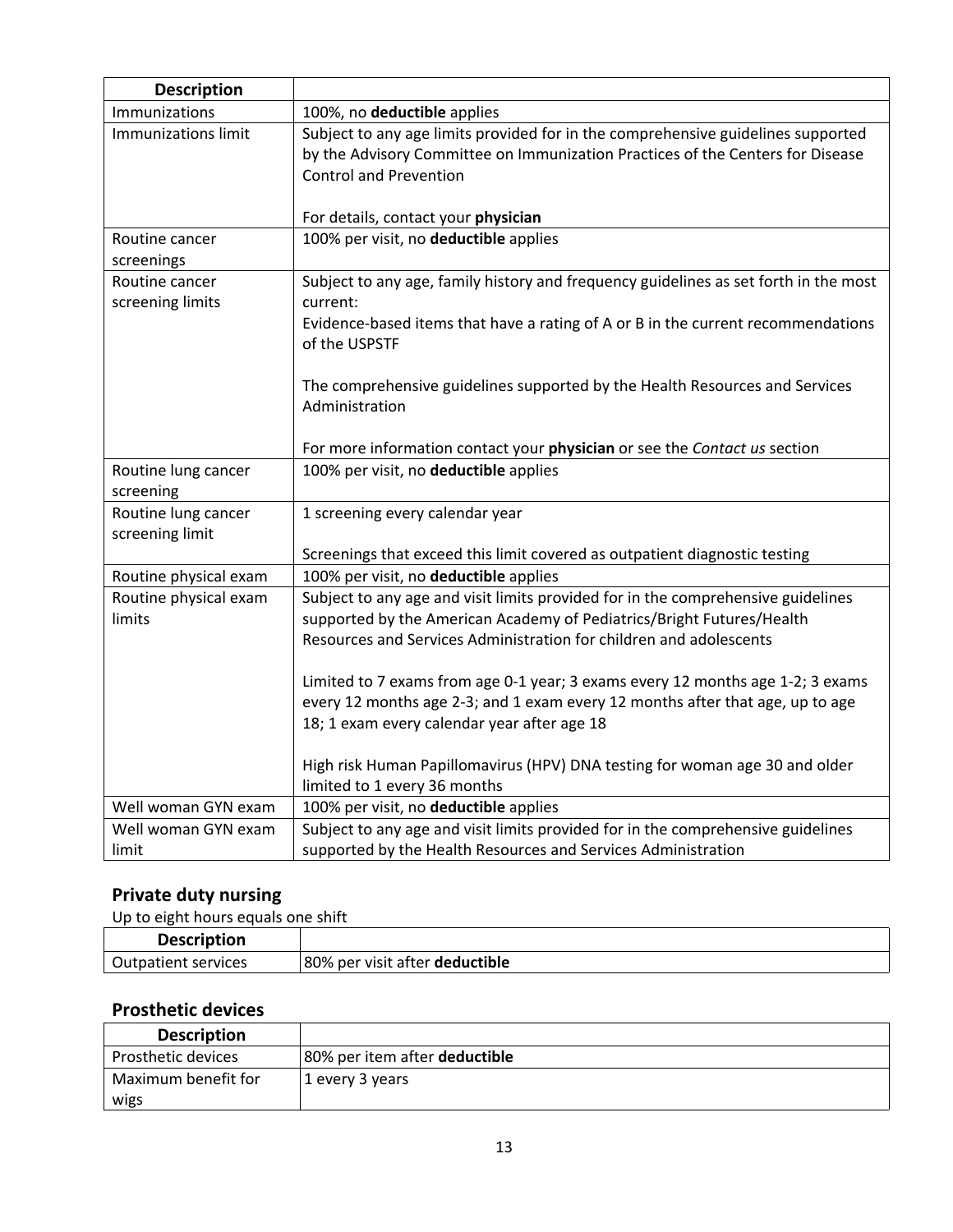## **Reconstructive surgery and supplies**

#### Including breast **surgery**

| <b>Description</b>          |                                                           |
|-----------------------------|-----------------------------------------------------------|
| <b>Surgery</b> and supplies | Covered based on type of service and where it is received |

## **Short-term rehabilitation services**

#### **Cardiac Rehabilitation**

| <b>Description</b>     |                                                           |
|------------------------|-----------------------------------------------------------|
| Cardiac rehabilitation | Covered based on type of service and where it is received |

#### **Pulmonary Rehabilitation**

| <b>Description</b> |                                                           |
|--------------------|-----------------------------------------------------------|
| Pulmonary          | Covered based on type of service and where it is received |
| .                  |                                                           |

#### **Cognitive Rehabilitation**

| <b>Description</b>       |                                                           |
|--------------------------|-----------------------------------------------------------|
| Cognitive Rehabilitation | Covered based on type of service and where it is received |

## **Physical and occupational therapies**

| <b>Description</b>                          |                                |
|---------------------------------------------|--------------------------------|
| <sup>1</sup> At the <b>physician</b> office | 80% per visit after deductible |
| Speech therapy (ST)                         |                                |
| <b>Description</b>                          |                                |

| At the <b>physician</b> office | 80% per visit after deductible |
|--------------------------------|--------------------------------|
|                                |                                |

### **Spinal Manipulation**

| Description                    |                                |
|--------------------------------|--------------------------------|
| At the <b>physician</b> office | 80% per visit after deductible |

## **Skilled nursing facility**

| <b>Description</b>        |                                           |
|---------------------------|-------------------------------------------|
| Inpatient services - room | 80% per admission after deductible        |
| and board                 |                                           |
| Other inpatient services  | 80% per admission after <b>deductible</b> |
| and supplies              |                                           |
|                           |                                           |

| $D_{21}$<br><br>per<br>$\cdots$<br>umit<br>∟udv | 90 |
|-------------------------------------------------|----|
| າement<br>$\sim$<br>๛                           |    |

## **Tests, images and labs – outpatient**

## **Diagnostic complex imaging services**

| <b>Decepintion</b><br>ווטו |                                            |
|----------------------------|--------------------------------------------|
|                            | r visit after <b>deductible</b><br>80% per |

## **Diagnostic lab work**

| -<br><b>Joscrintion</b><br>.IUII |                                   |
|----------------------------------|-----------------------------------|
|                                  | after deductible<br>80% per visit |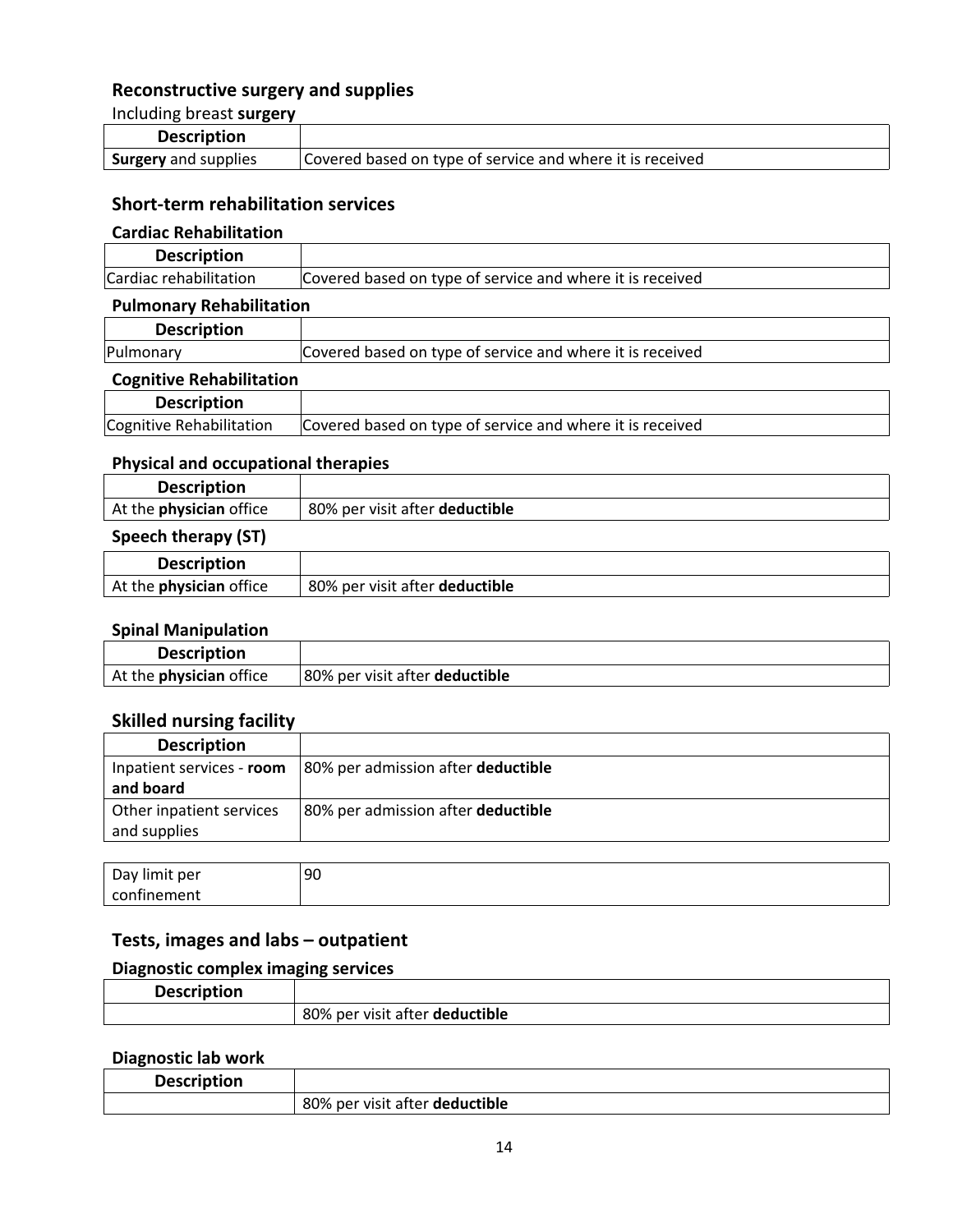## **Diagnostic x-ray and other radiological services**

| <b>Description</b> |                                |
|--------------------|--------------------------------|
|                    | 80% per visit after deductible |

## **Therapies**

## **Chemotherapy**

| <b>Description</b>    |                                       |
|-----------------------|---------------------------------------|
| Chemotherapy services | 80% per visit after <b>deductible</b> |

## **Gene-based, cellular and other innovative therapies (GCIT)**

| <b>Description</b>    | GCIT-designated facility/provider                         |
|-----------------------|-----------------------------------------------------------|
| Services and supplies | Covered based on type of service and where it is received |

#### **Infusion**

Outpatient services

| <b>Descrip</b><br><b>Siehe</b> |                                                        |
|--------------------------------|--------------------------------------------------------|
|                                | <b>luctible</b><br>80% per<br>visit after i<br>. deduc |

### **Radiation therapy**

| <b>Description</b> |                                       |
|--------------------|---------------------------------------|
| Radiation therapy  | 80% per visit after <b>deductible</b> |

## **Respiratory therapy**

| <b>Description</b>  |                                |
|---------------------|--------------------------------|
| Respiratory therapy | 80% per visit after deductible |

## **Transplant services**

| <b>Description</b>        |                                                           |
|---------------------------|-----------------------------------------------------------|
| Inpatient services and    | 80% per transplant after deductible                       |
| supplies                  |                                                           |
| <b>Physician</b> services | Covered based on type of service and where it is received |

### **Urgent care services**

At a freestanding facility or **provider** that is not a **hospital**

A separate urgent care cost share will apply for each visit to an urgent care facility or **provider**

| <b>Description</b>   |                                                        |
|----------------------|--------------------------------------------------------|
| Urgent care facility | \$40 then the plan pays 80% per visit after deductible |